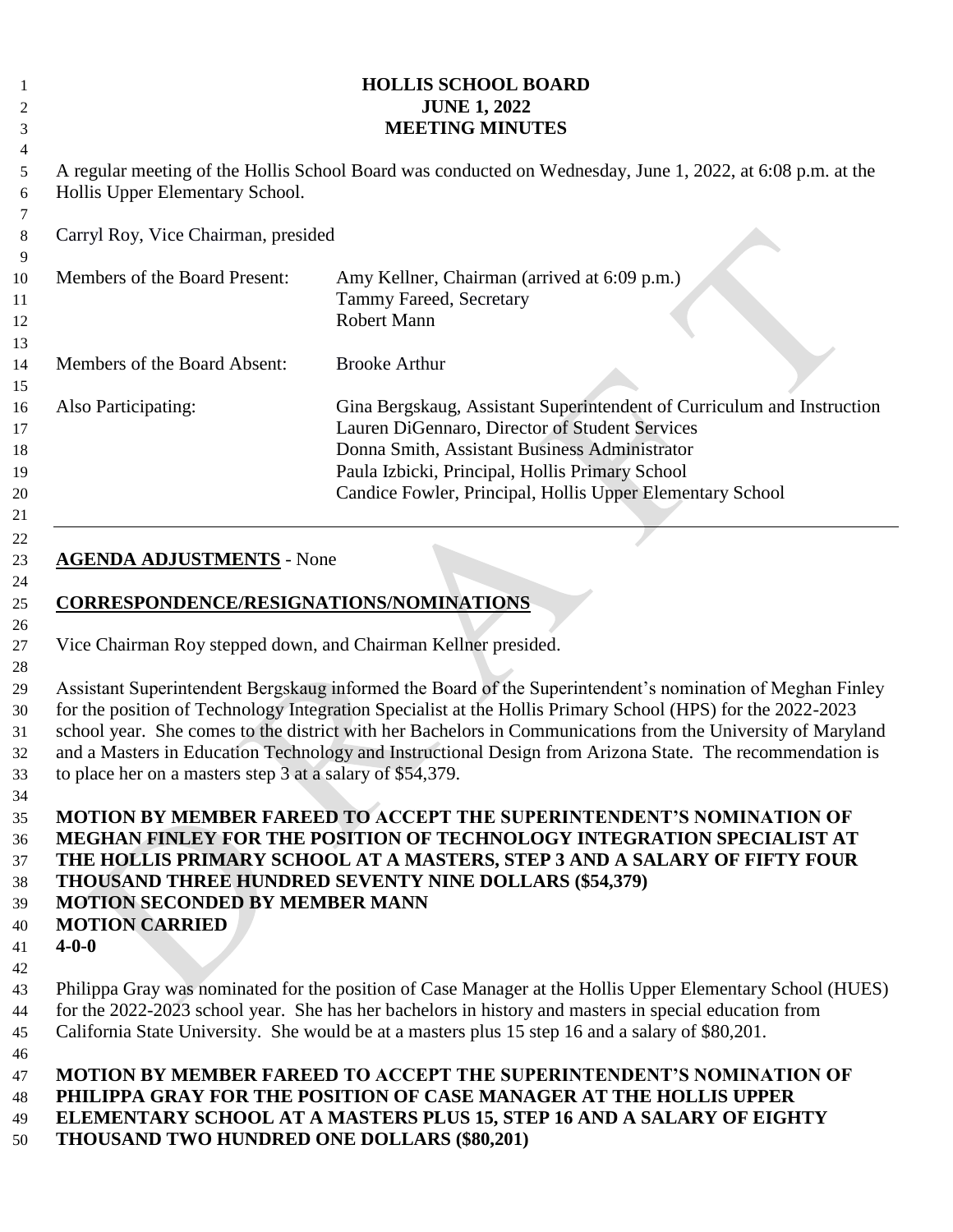|             | <b>MOTION SECONDED BY MEMBER MANN</b><br><b>MOTION CARRIED</b>                                                  |
|-------------|-----------------------------------------------------------------------------------------------------------------|
| $4 - 0 - 0$ |                                                                                                                 |
|             |                                                                                                                 |
|             | <b>APPROVAL OF MINUTES</b>                                                                                      |
|             |                                                                                                                 |
|             |                                                                                                                 |
|             | The following amendments were offered:                                                                          |
|             |                                                                                                                 |
|             | Page 5, Line 22; replace "assists" with "assets"                                                                |
|             | Page 7, Line 22 replace "doing" with "do"                                                                       |
|             |                                                                                                                 |
|             | MOTION BY MEMBER FAREED TO ACCEPT, AS AMENDED                                                                   |
|             | <b>MOTION SECONDED BY MEMBER MANN</b>                                                                           |
|             | <b>MOTION CARRIED</b>                                                                                           |
|             | $4 - 0 - 0$                                                                                                     |
|             | May 4, 2022                                                                                                     |
|             |                                                                                                                 |
|             | MOTION BY MEMBER FAREED TO ACCEPT, AS PRESENTED                                                                 |
|             | <b>MOTION SECONDED BY MEMBER MANN</b>                                                                           |
|             | <b>MOTION CARRIED</b>                                                                                           |
| $4 - 0 - 0$ |                                                                                                                 |
|             |                                                                                                                 |
|             | $\frac{1}{2}$ May 4, 2022<br>Hollis School Board – $2nd$ Non-Public                                             |
|             | MOTION BY MEMBER FAREED TO ACCEPT, AS PRESENTED                                                                 |
|             | <b>MOTION SECONDED BY MEMBER MANN</b>                                                                           |
|             | <b>MOTION CARRIED</b>                                                                                           |
| $4 - 0 - 0$ |                                                                                                                 |
|             |                                                                                                                 |
|             | There being no objection, the Board went out of the regular order of business to take up the Principals'        |
|             | Report prior to the start of the public hearing so that the start time of the public hearing would more closely |
|             | match that suggested on the agenda (legally posted start time of 6:00 p.m.)                                     |
|             | <b>PRINCIPALS' REPORT</b>                                                                                       |
|             |                                                                                                                 |
|             | <b>End of Year Discussion</b>                                                                                   |
|             |                                                                                                                 |
|             | Principals Izbicki and Fowler provided a presentation (can be viewed here beginning at tape counter 17:34).     |
|             |                                                                                                                 |
|             | This year the Summer Learning Academy will remain virtual. The virtual nature of last year's program resulted   |
|             | in increased attendance.                                                                                        |
|             | This is for students identified as having a little gap, are in the Response to Intervention (RtI) program and   |
|             | receive support throughout the year. An entire group of educators is used to determine who is invited to        |
|             | participate. Through screening, students entering kindergarten who are believed to need an additional boost,    |
|             | will be identified for participation. This occurs the three (3) weeks prior to the start of the school year.    |
|             |                                                                                                                 |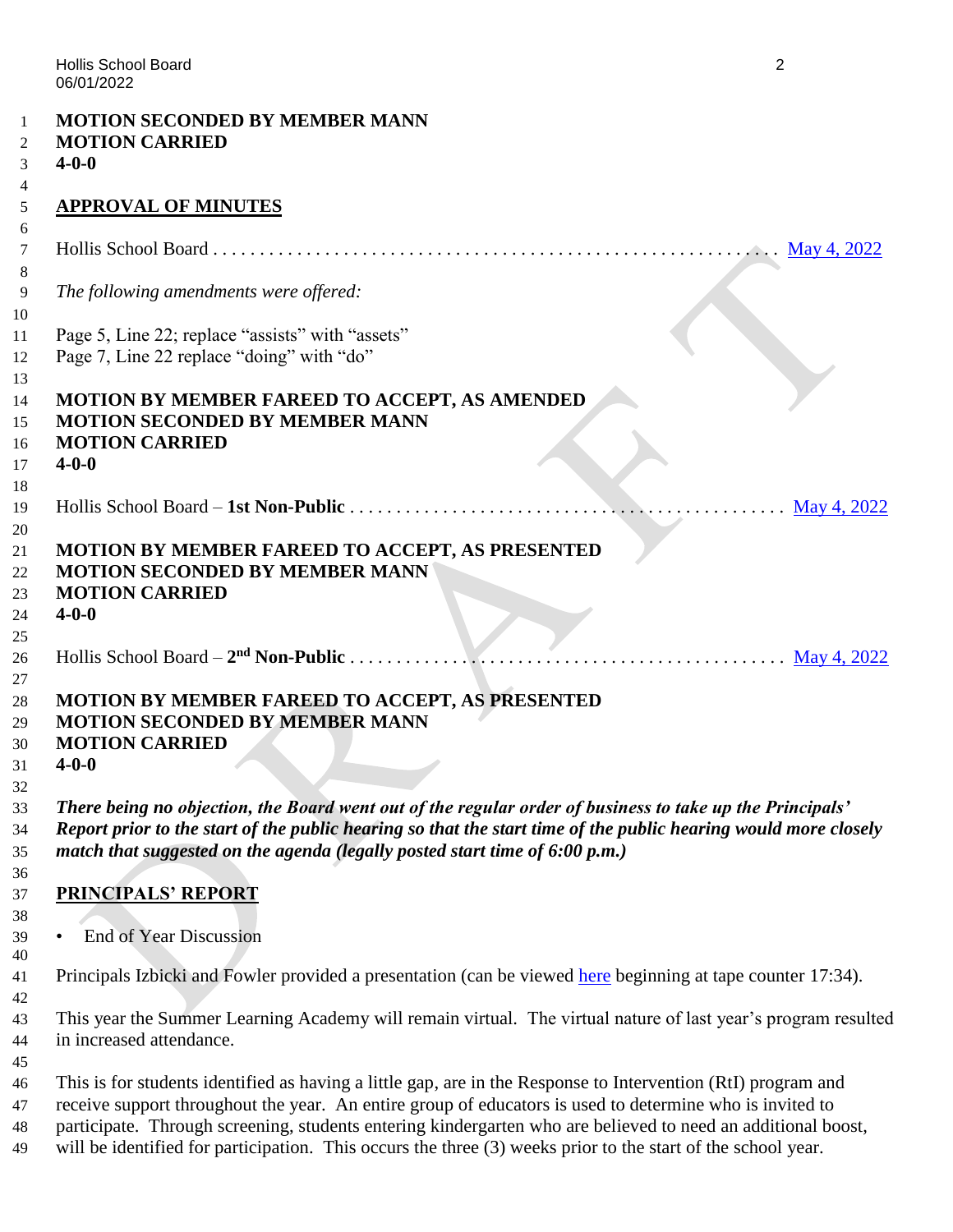Hollis School Board 3 06/01/2022

 For students who are identified, there is the 5-7 week Extended School Year (ESY) program, which is based on 2 student needs (preschool through 6<sup>th</sup> grade). The program will be housed at the Hollis Brookline Middle School due to construction projects occurring in the building.

 At HPS, flooring is being addressed as well as interior doors changed out for safety, egress put in through preschool room into the learning commons, heating systems addressed, safety bollards located in the front of the building, etc.

 Principal Fowler noted work being done at HUES. Flooring will be changed out, broken tables will be replaced, new swing sets will be put in as well as picnic tables and benches, roofing is being addressed and new blinds will be placed on the skylights.

 Principal Fowler spoke of the School Resource Officers (SROs) and the wonderful work they do, e.g., visiting each classroom each month on a theme such as bike safety. An officer from the Milford K9 unit did 3 separate assemblies as he wanted a smaller group for each of the grade levels to allow for questions to be asked/answered. Officer Bergeron won the highest fundraising. All of the money went towards helping children who are in situations where they might have been taken away from their families or have different needs. The Hollis Police Department is very supportive of the DARE program. Officers Bergeron and Kushmerek teach the 10-week lessons. Principal Izbicki noted both buildings have safety committee meetings (monthly). Officer Kushmerek,

- guidance counselors, school psychologists, teachers, and staff are part of that committee. SAU-wide safety committees meet quarterly. This year each school worked a different scenario alongside the Hollis Police and Fire Departments. Each scenario was brought back to the table for a brainstorming session. The step for next year is a tabletop practice with the safety committee to continue to put into practice all of the things that are discussed.
- Principal Izbicki spoke of the amount of time spent meeting, discussing, and drilling to ensure everyone is ready, but that it is also done appropriately. For example, Officer Kushmerek and Mrs. Lencsak are doing drop, cover and hold for the little ones. It is not being held as an entire school drill, but individually so kids can ask questions and they can talk to them personally about what is being done. It is a different approach depending on the grade level, but they are still all getting the same skills and understanding the importance of it.
- 

 Principal Fowler commented on the age appropriateness at HUES being all over the place. A lot of conversations occur about what would we use this for, why do we need to get off campus, why would we have to have a secure campus, etc. She commented there are times when the Principals are not planning the scenario problem solving. She has to step out sometimes and say I will not be here every time there is a bad thing that happens in the school; what are you going to do, how are you empowered to take those next steps?

 Principal Izbicki spoke of what has occurred with academics over the past year. Grade levels have collaborated, they have done the common curriculum documents (shared at the last meeting), welcoming parents back for celebrations of learning. HUES has joined the kindergarten classes doing book buddy reading. STEM week has occurred, and Homework Club has returned. The district is starting to go out on field trips.

 Principal Fowler reiterated a lot has occurred academically this year. She does not feel there is learning loss. Displayed on the screen were the results of the AimsWeb reading low risk by percentage chart. AimsWeb

reports their data in who are the students who are low risk for achieving grade level standards. Ninety to almost

100% of our students are at low risk, which means they are on grade level compared to the national measure.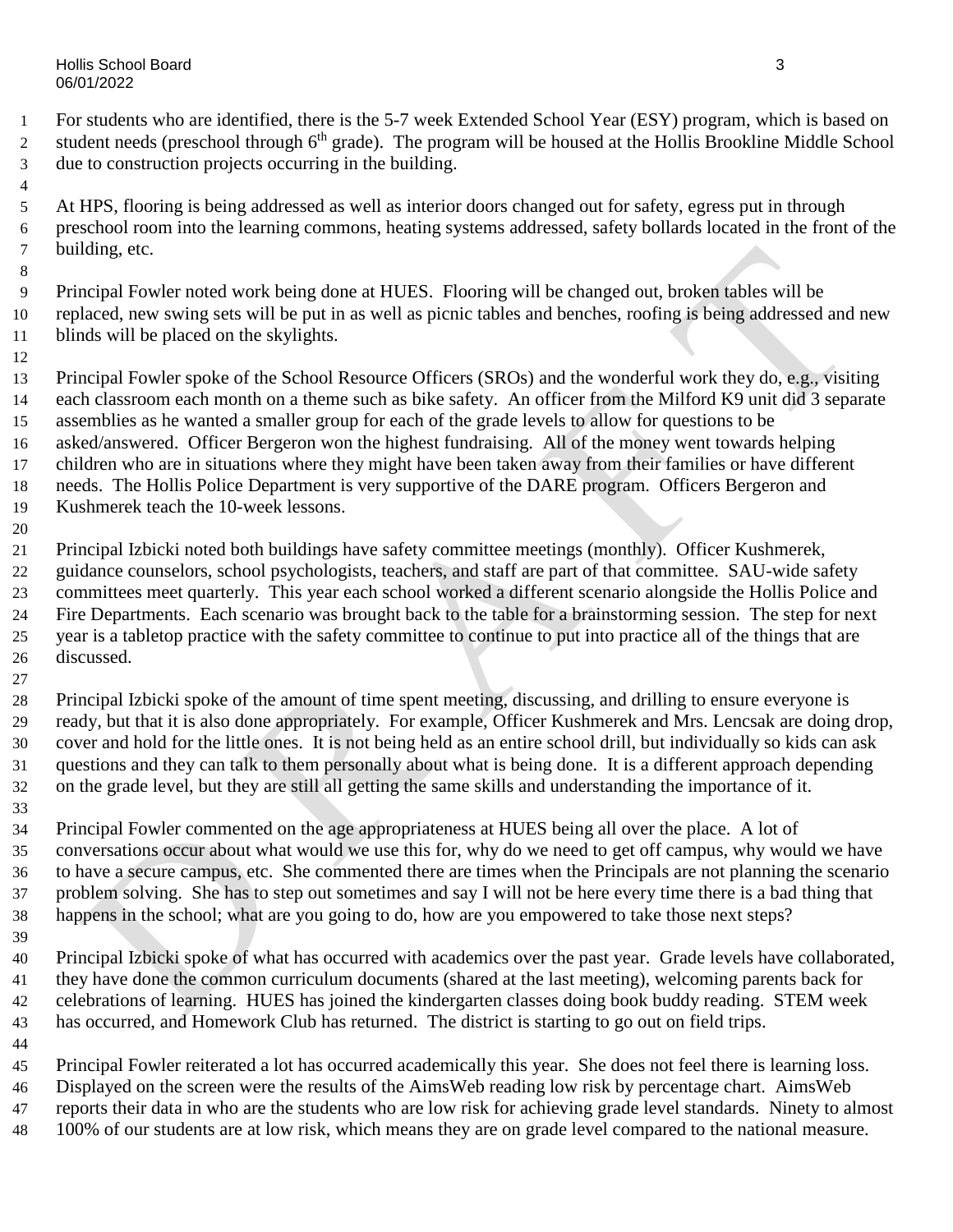- Another chart was displayed that depicted the district is nearly at 100% low risk in nearly every grade level for mathematics.
- 

 The New Hampshire Statewide Assessment System (NH SAS) testing has completed. Reports will be going out. With that testing there are opt-outs. If there is a certain threshold of opt-outs, it counts against the scoring. The data that will be seen online will be different than what is actually occurring based on those opt-outs. Asked how many opt-outs each school sees, Principal Fowler stated it to be a handful and that it changes by building and throughout the testing.

 Principal Fowler spoke of the efforts of the PTA. They have made this year amazing; surprise visits of coffee from Dunkin Donuts, baskets of treats, teacher appreciation week, etc. They purchase the t-shirts for the DARE 12 promotion and 6<sup>th</sup> grade celebration, have been instrumental in finding volunteers for Field Day, are raising funds for the  $6<sup>th</sup>$  grade barbecue, support field trips, etc.

 Principal Izbicki spoke of one of her favorite activities that has come about in the learning commons. Each year the learning commons team comes to her with ideas of what they would like to do. Superintendent Corey sent her information on chess, which she forwarded to the team. The team went to the workshop, received donated items, and began getting students interested. As lessons progressed, they involved critical thinking, reasoning, strategizing, and using the best option (figuring out what the best option is). All of these life skills sort of came about as they started learning how to play chess. Over 90% of kids at HPS know how to play chess and every student has the opportunity to play.

 There are always unexpected things that happen when you start something new; when teachers are playing students, they are making a connection. They are connecting in a way outside of the regular classroom. Most of the students are first time players. Now they are playing at home and were asking for chess boards for Christmas. There is a cul-de-sac of parents who have a chess game every Saturday. All of the kids are playing. When we had the book fair, we had kids going to their grandparents and bringing them over to play a game of chess. Next year we are looking forward to more complicated strategies and getting tournaments going. 

 Another addition was the rollout of pickup patrol; a software program where parents are able to communicate absences, early dismissal, and late arrivals with an easy app. Once a parent makes a change the school is immediately notified. It has been used at HPS and HUES. It is now used for dismissal increasing student safety (providing additional checkpoints); a parent's car pulls up, it beeps into the classroom, the child knows what door to come to, they come down and we click again that we saw the child get in the car. It is used for the buses now as well. Rave reviews have been received from parents. 

 Mrs. Tara Happy has won the award for Environmental Science Teacher of the Year. Principal Izbicki spoke of the amount outdoor fun at HPS. In addition to recess, P.E., teacher outdoor time, they have environmental science. She shared one of the things Mrs. Happy wished to do this year was Operation Save Turtle Island. Students have planted milkweed plugs, donated for Monarch Watch, planted pumpkins and sunflowers, had a kindergarten parent come in often to refurbish the garden beds, the Hollis Garden Club donated two rain barrels, families will adopt a garden for a week over the summer, composted over 1,200 pounds of food scraps and are working with Grow Nashua to hopefully increase and streamline the process to include the disposal of liquid waste and increase recycling efforts. Mrs. Happy has pulled in scouts for scout projects; are building a bird blind to hide the playground and sprinkler house from the outdoor classroom and install 5 bluebird boxes to be viewed from bird blind and the playground. Another Eagle project is creating an all persons trails from the SAU field. Discussed were the myriad of outdoor activities that have taken place.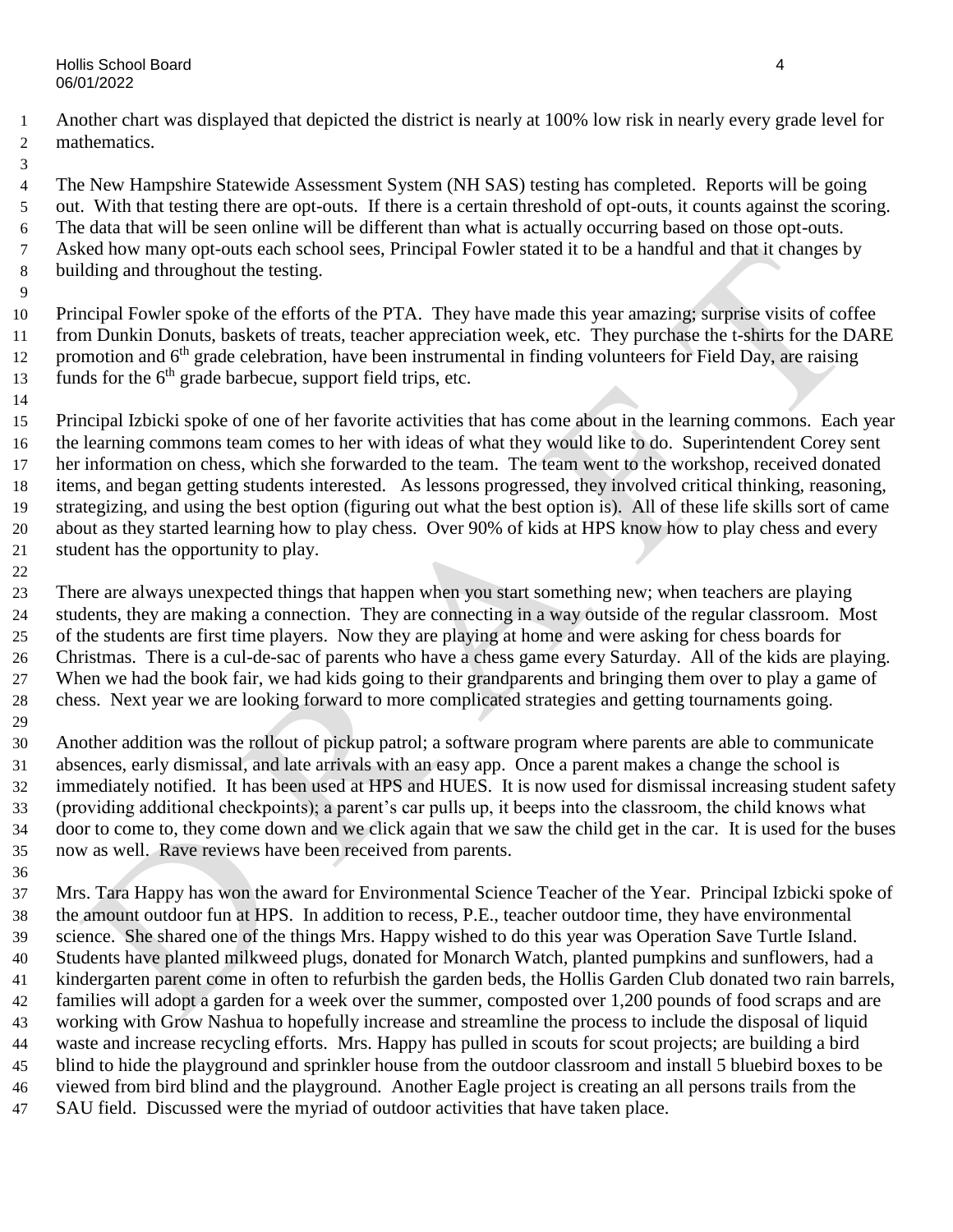Hollis School Board 5 06/01/2022

1 Principal Fowler spoke of inside recess options, 4<sup>th</sup> grade students drawing pictures to illustrate ideas in the book Tiger Rising, free art, etc. People are willing to put themselves out there; adults and children to try different things and that becomes part of our culture. That speaks to how important the arts are.

 Outdoor fun included the human rubric cube competition where they offered students the opportunity to be timed for solving a rubric cube puzzle.

 She spoke of being honored to have been able to put together a Memorial Day Ceremony and of the frequent 9 conversation around community service. Students can be promoted with a gold seal on their  $6<sup>th</sup>$  grade 10 promotion certificate with 30 hours of community service over their  $4<sup>th</sup> 5<sup>th</sup>$ , and  $6<sup>th</sup>$  grade years. If not receiving 30, but have 15 or more, they can be promoted with a silver seal. Students are asked to keep a log of hours and reflect on what that community service meant to them. She spoke of the holiday cards for warriors program the schools participate in. Students write messages in the cards and have had the opportunity to hear from soldiers who received the cards. Students planted bulbs. The GoSneakers fundraiser raised \$198 for End68 and kept 264 pairs of shoes from landfills, which saved 7,920 pounds of carbon dioxide and over 595,000 gallons of water.

 Principal Izbicki commented a few years back there was a goal of every grade helping our community. The first grade did an animal shelter collection. Every year since then they have done the same thing around the holidays. This year they collected liter, food, toys, etc. and donated to the Nashua Animal Shelter. There are students taking care of our own community through environmental science and other avenues. They have also collected shoes that were being sent to underdeveloped countries so that women could start their own company. 

24 Looking forward to Field Day, Celebration of Learning, 3<sup>rd</sup> grade/6<sup>th</sup> grade transitions, middle school visitation day, promotion, teacher appreciation luncheons, and filling open positions.

# *The Board returned to the regular order of business.*

- **PUBLIC INPUT** - None
- **PUBLIC HEARING**
- • Hollis School District Expendable Trust Fund / SAU Building Expendable Trust Fund
- **MOTION BY MEMBER ROY THAT THE BOARD RECESS UNTIL THE CONCLUSION OF THE**
- **PUBLIC HEARING**
- **MOTION SECONDED BY MEMBER MANN**
- **MOTION CARRIED**
- **4-0-0**
- 
- *The Board recessed at 7:04 p.m.*
- *The Board reconvened at 7:11 p.m.*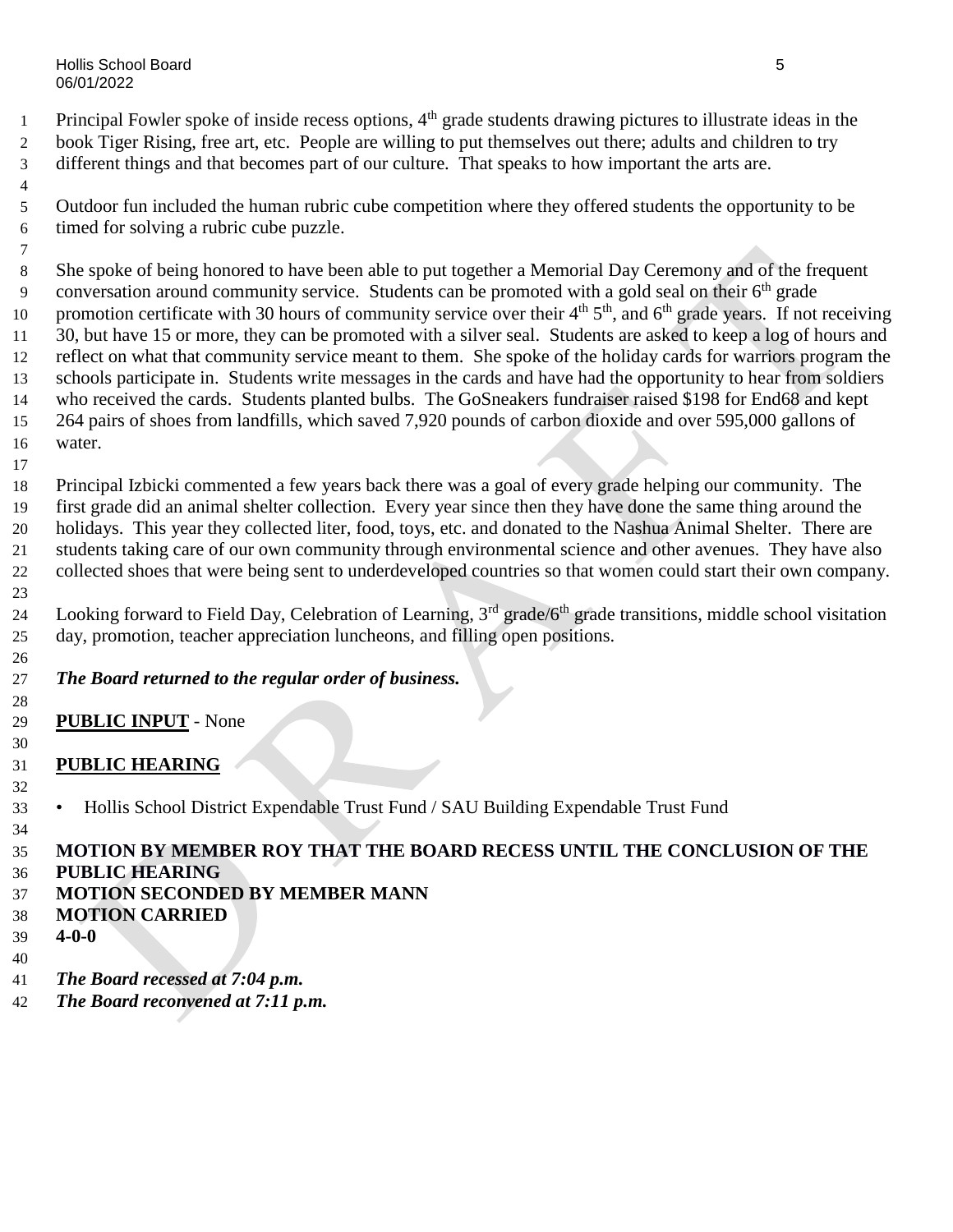#### **DISCUSSION**

• Suicide Prevention and Response Plan

 Lauren DiGennaro, Director of Student Services, provided a presentation (can be viewed [here](https://www.youtube.com/watch?v=B9UJNtt3DxU) beginning at tape counter 1:16:51).

 The intent of the presentation was to provide an overview of the Suicide Prevention and Response Plan (copy included as part of [agenda](https://www.sau41.org/docs/district/depts/108/hsb%20agenda%20packet%206-1-22.pdf?id=3179) packet).

11 The framework of the Suicide Prevention and Response Plan comes from [RSA 193-J,](https://www.gencourt.state.nh.us/rsa/html/XV/193-J/193-J-mrg.htm) which went into effect July 1, 2020. Even without the RSA, our students' social emotional needs and wellbeing are always at the forefront of our work. In order to create the plan, used were the four elements that our practices need to address per the RSA; annual training, education for students, crisis prevention resources, and partnerships with community organizations.

 A key component to student wellbeing is positive relationships and student engagement. Adults in the building working with students to foster positive relationships and build on student strengths both in and out of the classroom are vital to our students' comfort and engagement. The schools utilize the Multi-Tiered System of Support (MTSS) process, which allows time for staff to discuss student concerns and to consider input from a variety of stakeholders; classroom teachers, school counselors, special educators, service providers, nurses, administration. This practice supports a more whole view of our students and what their needs are.

 Educating staff begins at the start of each new academic year when the school counselor will review the building safety protocol with staff. Staff learns when and how to follow the protocol and under what conditions the protocol needs to be followed. In alignment with RSA 193-J, staff are also trained annually in suicide prevention. The district utilizes the NAMI Connect Program. Two district staff members are currently trainers. A copy of the safety protocol chart will be included in each classroom for easy reference.

 Student education is as important as staff education. Our school counselors work with students through curriculum and lesson plans and the work that is done by our staff in the building, and all of those real day-to- day moments also speak to this work that the counselors do in a more structured way. Many of their lesson plans include friendship, mindfulness, anger management, problem solving, etc. We are seeing these lessons in action as they are practicing these skills and lessons from the school counselors.

 Fostering student engagement and community within the school helps the students feel connected. These serve as preventative measures as well and can include building-wide themed days, climate and culture school-wide assemblies, morning announcements, etc. Those tangible day-to-day pieces really provide students a home here in the school environment.

 In addition, we are working on putting together resources to be available to families when needed. A brochure is in development to be distributed as needed to families. It will include building contact information, outside resources for safety assessments, guiding information regarding potential warning signs for self-harm, etc. They are looking to also have a variety of these resources available on the school web pages.

 As a district, being used is a multi-tiered system of support framework; we can identify where our prevention measures align within each level of the support structure. Tier I is prevention supports that really touch on every student in the building. These are the positive relationships, orientation programs, etc. Tier II is where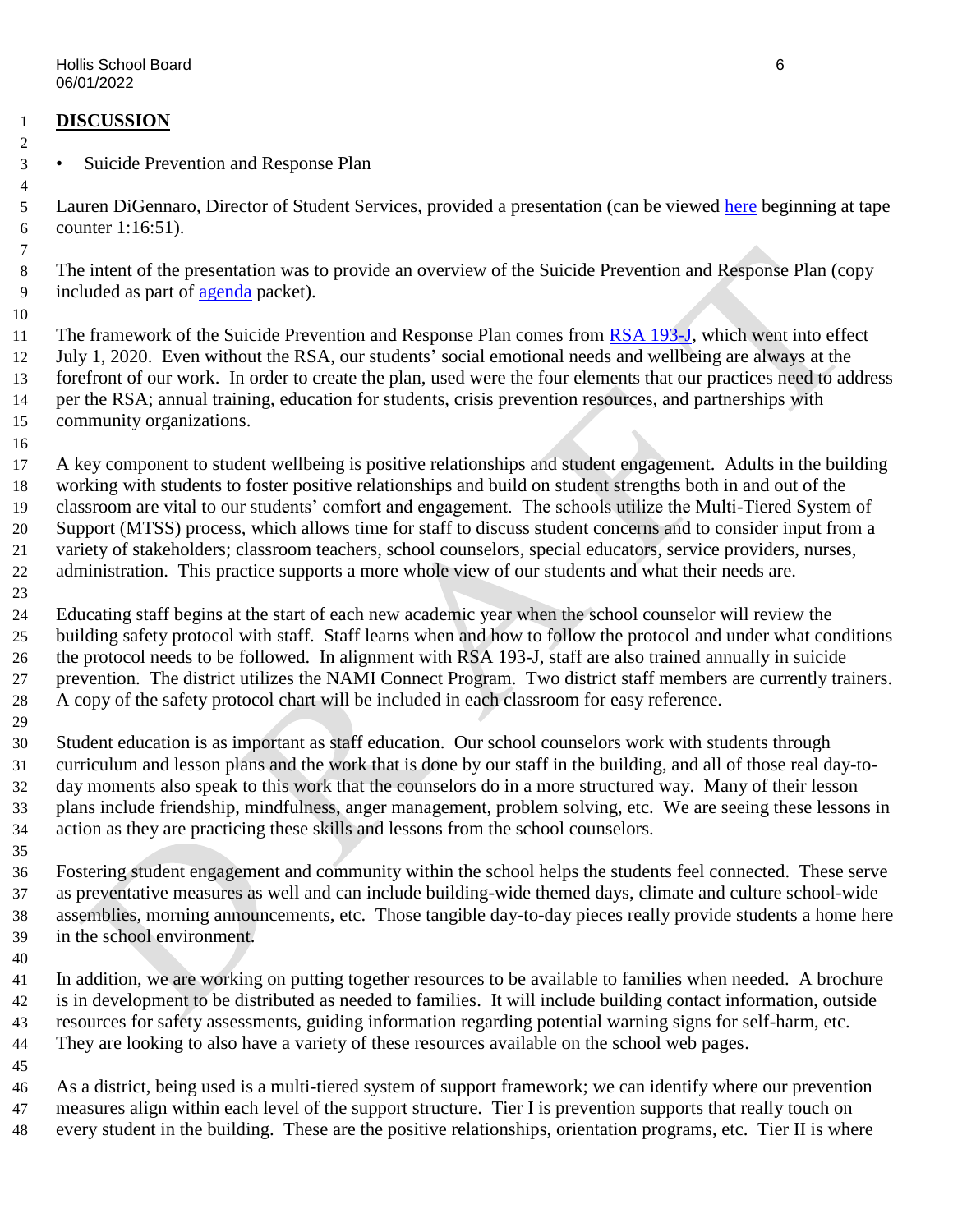Hollis School Board 7 06/01/2022

 we use the MTSS process to identify students who may be struggling or may need further support with making connections, fostering connections with peers and adults. Typical Tier II prevention strategies would be school counseling check-ins or really check-ins with any adult that is connected to a child. Tier III would be an increased level of support whether we begin to involve the school psychologist, the section 504 process or the special education process for programming for students.

 Should a student express an intent to harm themself or others, the safety protocol is followed. Once an intent is expressed, the school counselor and administrator will meet with the student to hear what the student is feeling or what happened when the event occurred. Parents are called to meet with the school counselor and administrator who explain that the student needs to be seen by a licensed mental health practitioner before returning to school. Resources and phone numbers are provided to the family if the family does not currently work with an outside therapist or if their therapist is not available. Upon the practitioner's clearance to return, a reentry meeting is scheduled.

 The reentry meeting begins the postvention process. The school counselors, administrator, parent and student meet to discuss the practitioner's recommendations and any needs the student may have to return to school. If possible and appropriate, school counselor may ask for a parent to sign a consent for release so they can speak with any outside therapist or providers in order to bridge that support from the home to the school setting. Regular check-ins with the school counselor are often part of the reentry plan. Depending on the severity of need, a referral may be made to the Section 504 or special education process or if the student already has a plan in place, that team may meet to discuss any potential or necessary changes to their plan.

 This process overall is an important one to support our students and families. As we move forward, we continue to evolve and strengthen our prevention opportunities for our students and their families and really focus on the Tier I and Tier II supports to catch it to help students as they need is throughout the course of their day.

 Vice Chairman Roy questioned if there is a similar plan that follows the students throughout the SAU and was told there is.

 Member Mann asked about the safety risk summary, specifically who is completing it. Director DiGennaro responded the school counselor typically completes it. The packet includes three forms that will be used consistently. One is the safety risk summary which just explains what occurred. A copy is given to the parent to share with the mental health practitioner that sees the student.

 Member Mann asked for clarification conducting a safety assessment differs from a safety risk summary. Director DiGennaro stated the assessment is completed by the licensed mental health provider.

 Member Fareed asked if the presentation and all of the details, e.g., forms, policy, are shared with the Hollis Police Department. Director DiGennaro stated it has not been shared with the Police Department. Member Fareed spoke of crises that are, at times of necessity, responded to by Police Officers. The Hollis Police Department has commented publicly on their efforts to train on the NAMI programs for crisis response. We have seen, unfortunately in tragedies in the news, disconnects between families, districts, and law enforcement. She spoke of being massively impressed by the Hollis Police Department over the past few years. She believes this information is critically important to share.

Director DiGennaro stated the School Resource Officer and the Police Department are aware of the process.

They do not necessarily have the forms, but they know the process and the work that we have done. Having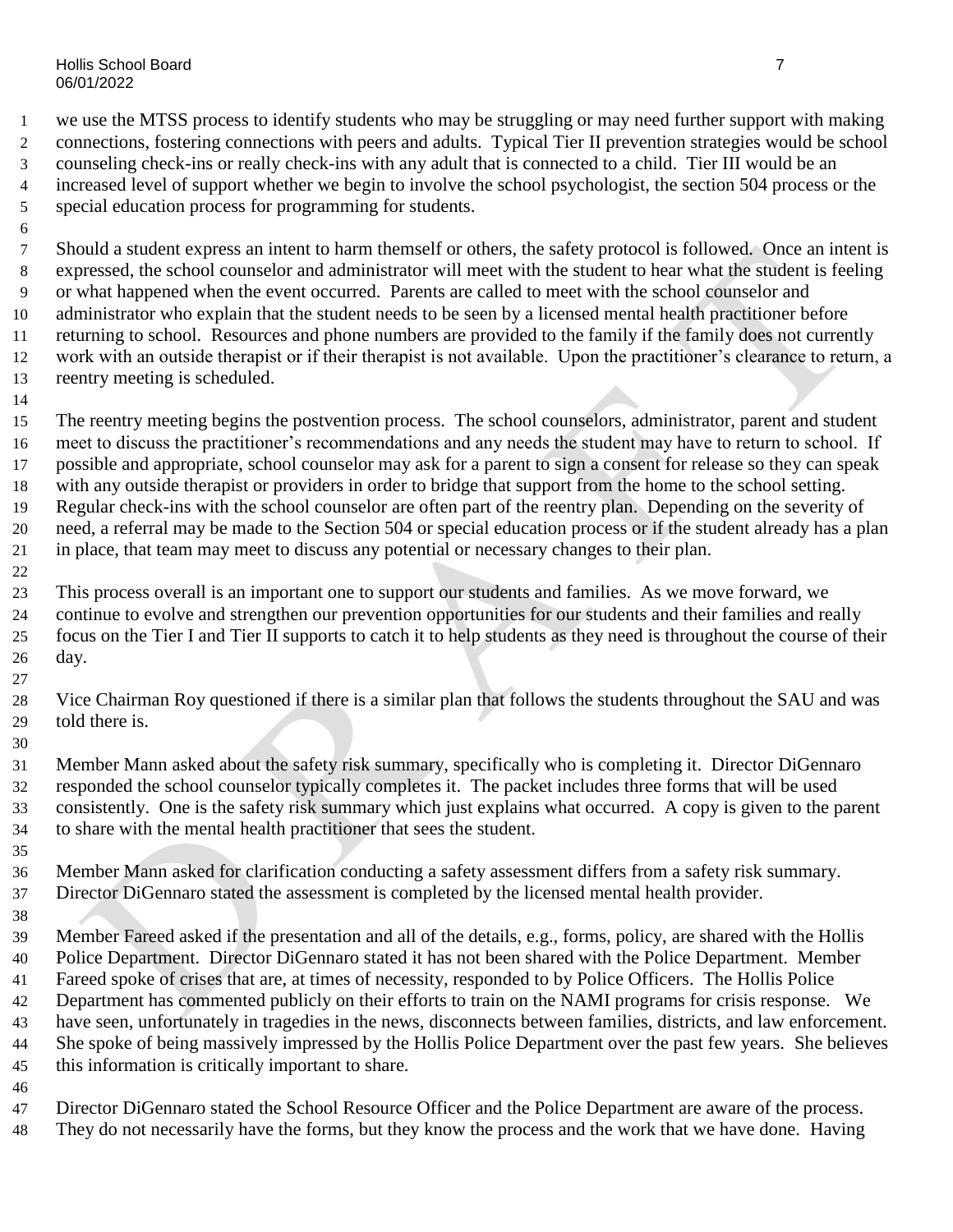that span down to the elementary level she thinks is a good conversation. Member Fareed commented on the need for EMTs to have the information as well as there are times when there is a medical component.

 Chairman Kellner commented on the discussion that has occurred over the past several years on just how difficult COVID has been. She questioned if an increase has been seen in this type of expression of self-harm at the elementary level. Principal Fowler stated she has not seen an increase. There are a few incidents each year. What she has seen is more maybe negative self-talk where kids don't mean that and doing that safety piece over 8 just kind of blurting out whatever they want because they were used to doing that, weren't around a lot of other students and parents might have been helping them and now they come to school, something gets frustrating, and they react with a statement such as I can't stand this I just want to go kill myself or I'm so bad at this. They are taught to express what they really mean when they are frustrated. She does not see more incidents of putting that protocol into play, but there are a few every year.

 Member Mann questioned to what extent the behavior extends into being outwardly aggressive to others, e.g., is that a completely different process or does this process cover that? Director DiGennaro stated this process does cover that. It is very dependent on the circumstances in many ways. This protocol would be followed in regard to being seen, assessed, and having the student go and see an outside licensed practitioner. Depending on the circumstances, intent, etc., other factors, disciplinary and such may or may not come into effect.

 Member Mann asked for additional clarification; this protocol is very self-harm heavy as opposed to outwardly aggressiveness, but is it understood that this can be used for either. Director DiGennaro stated it is discussed when the school counselors would speak to the staff or when the administration speaks to the staff about this. The message in the buildings would be for teachers to go to school counseling when an incident happens and then the counselors and administration would work together to figure out this protocol versus other factors. 

 Asked if she feels she has all of the tools needed, from a policy standpoint, to address both situations, Director DiGennaro stated she does. When you look at aggression you can look at a student having a fist fight in the hallway versus this kind of I want to hurt someone. There are many layers to what that looks like. It all goes back to the student's mental health. She does believe there is enough support policy wise to make those decisions as far as bringing in outside providers, looping in with the parents and making those decisions on a situational basis.

 Assistant Superintendent Bergskaug commented she would argue that the passage of the law requires that we specifically identify a plan for suicide prevention and have a policy. We did not need the law to have this in place. This is what we are. We have always cared about the whole child whether coming to us as a struggling reader or with behaviors that might be A typical for them at a particular time. We want to understand the root cause of whatever it is that we are observing, and we want to provide the services. This plan is very much focused on suicide prevention, but it is a framework for how we look at something that is concerning that is brought forward and then how do we wrap around and look from all angles, get different viewpoints and figure out how to find success.

 Member Fareed spoke of increasingly detailed policies on how staff conduct themselves as mandatory reporters. It is high time that the question of self-harm, which can express itself in expressing a desire to harm others, is addressed in that same mental health first aid scaffolded manner that this is suggesting. She is pleased to see the topic in public, openly discussed, articulated as a health matter that we all have a role in addressing and responding to.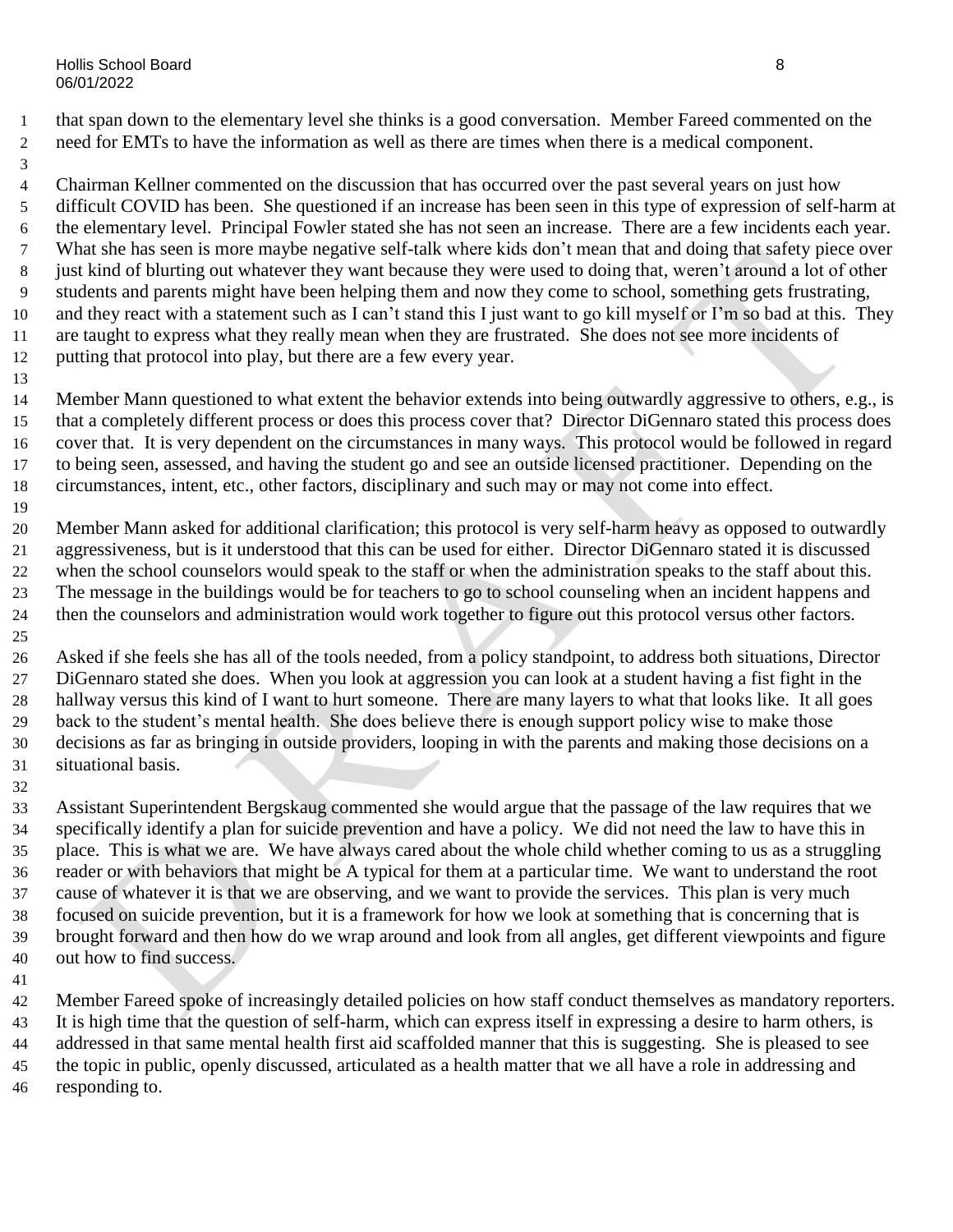Somehow introverts have to be seen. When one of the main symptoms of a mental health shift is withdrawal and you have already got a student who tends to be withdrawn, that is invisible and can result in an invisible spiral. She does not know how education professionals can articulate a way to address that.

• Revenue and Expense Report

 Donna Smith, Assistant Business Administrator, noted changes since the last report. Since it is the end of the year, the Business Administrator has determined we will no longer encumber the funds for the positions we have been trying to fill. The other significant change was an unexpected grant that helped out the transportation expenses.

As of 5/25/22, the projected fund balance is \$201,640.

 Member Fareed commented when we save money on educators someone is filling that gap at their own time expense. She wished to go on the record stating all of that money saved means our staff has been working that much harder to ensure that students get what they need without a gap, and we have to work as hard as we can to fill these positions for the coming school year because we cannot burn out the staff. It has already been so difficult these last three years. We simply cannot expect the SAU, HPS, and HUES staff to continue providing this coverage.

- Member Mann noted funds remaining at year end are returned to the tax base to offset the amount that has to be raised through taxes to support next year's approved budget.
- 

 Member Fareed questioned if the federal grant dollars identified under revenue are COVID related and not expected to be recurring. Assistant Superintendent Bergskaug noted the federal grants could be ESSER funds IDEA, Title funds, etc. The district is always in receipt of federal funds. The transportation grant was included in that number. She commented she does not believe there are a lot of COVID related funds this year. Clarification can be sought.

 Member Mann commented on the likelihood the fund balance will increase before the end of the fiscal year. Assistant Superintendent Bergskaug responded if it were to change, she would expect it only to go up. While we have released some of the funds that were encumbered for the many open positions, there remain funds encumbered for professional development that we are, by contract, required to have. However, at this point teachers are looking forward to summer or next fall professional development, which would be next year's dollars. We are required to pay for it if a request comes in. If anything, the figure would increase barring any type of catastrophic failure of something that needed to be managed immediately.

 Member Mann remarked historically we have had a conversation about the fund balance and any items that may have fallen off our budget building process last fall that we might be able to mitigate with those dollars; some educational related need. This would be the meeting to talk about that because the funds could be encumbered. Assistant Superintendent Bergskaug commented last year at this time we looked at air handler 3. The budget process, although there were cuts, was solid. The other piece that is key to requesting to use funds out of FY22 is they need to be utilized in FY22.

- Compensation Committee Appointment
- Chairman Kellner informed the Board of her appointment of Rob Mann as the Board's Liaison.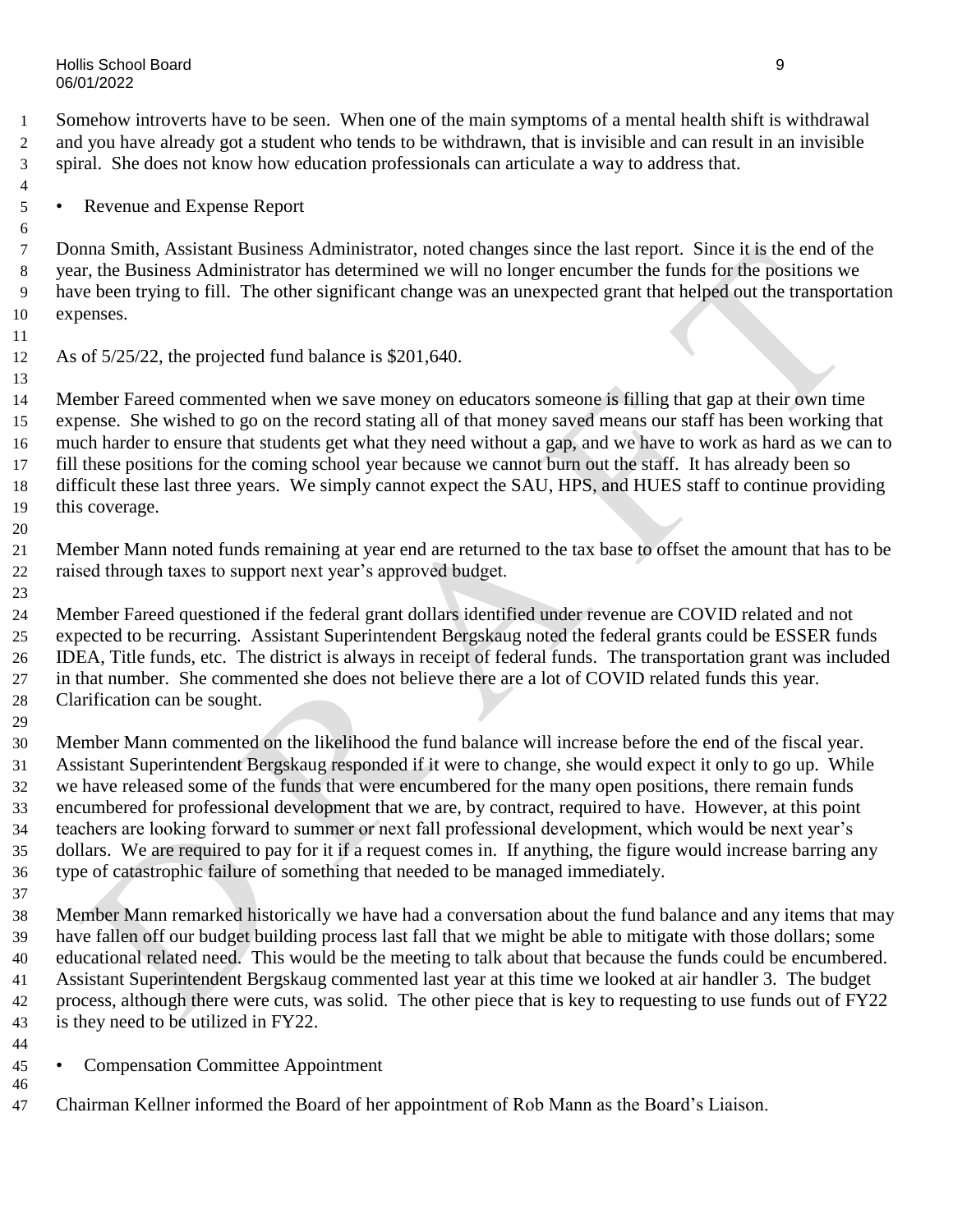• SAU Compliance and Communications Position Update

 The final stages of the interview process are underway, and the intent is to appoint mid-late June for a July 1 start date.

#### **DELIBERATIONS**

• To see what action the Board will take regarding the Hollis School District Expendable Trust Fund

### **FY23 Requested Items and Estimated Cost**

| 10 |             |                                        |                            |  |
|----|-------------|----------------------------------------|----------------------------|--|
| 11 | <b>HUES</b> | Sprinkler Tank Repair                  | \$20,000                   |  |
| 12 |             | Flooring-Classroom Cafeteria, Hallways | 49,700                     |  |
| 13 |             | <b>HUES Sub-Total</b>                  | \$69,700                   |  |
| 14 |             |                                        |                            |  |
| 15 | <b>HPS</b>  | <b>Classroom Flooring Phase III</b>    | \$33,455 (Finish Phase II) |  |
| 16 |             | Windows-Asbestos Removal/Repair        | 38,275                     |  |
| 17 |             | <b>Ceiling Tiles</b>                   | 5,000                      |  |
| 18 |             | <b>HPS Sub-Total</b>                   | \$76,730                   |  |
| 19 |             |                                        |                            |  |
| 20 |             | <b>TOTAL:</b>                          | \$146,430                  |  |
| 21 |             |                                        |                            |  |
| 22 |             | <b>Current Available Balance:</b>      | \$144,632                  |  |
| 23 |             | To be added in FY23:                   | 150,000                    |  |
| 24 |             | FY23 Expenditures                      | 146,430                    |  |
| 25 |             | FY23 Ending Balance:                   | \$148,202 (Anticipated)    |  |
| 26 |             |                                        |                            |  |
|    |             |                                        |                            |  |

#### **MOTION BY MEMBER ROY TO AUTHORIZE THE EXPENDITURE OF AN AMOUNT NOT TO EXCEED ONE HUNDRED FORTY SIX THOUSAND FOUR HUNDRED THIRTY DOLLARS (\$146,430) FROM THE HOLLIS SCHOOL BUILDINGS EXPENDABLE TRUST FUND FOR THE PURCHASE OF THE MAINTENANCE ITEMS IDENTIFIED DURING THE PUBLIC HEARING MOTION SECONDED BY MEMBER MANN**

**MOTION CARRIED**

 **4-0-0** 

### • To see what action the Board will take regarding the SAU Building Expendable Trust Fund

 Last year's proposed use of this trust was to remove the bathtub in the SAU building and replace it with a hallway so that one office is not the egress for 5 other employees. The original estimate was \$15,000. Once the costing was finished, it was clear that we required more funding to complete the project. There were a couple of unanticipated challenges with plumbing and then the ever present post-Covid increase in labor and materials caused a need to request additional funding.

**FY23** Request: Bathtub to Hallway – **Estimated Additional Cost up to \$22,000**

| 45 Current Balance:     | \$88,982               |
|-------------------------|------------------------|
| 46 To be added in FY23: | 23,970                 |
| 47 FY23 Expenditures    | 37,000                 |
| 48 FY23 Ending Balance: | \$75,952 (Anticipated) |
|                         |                        |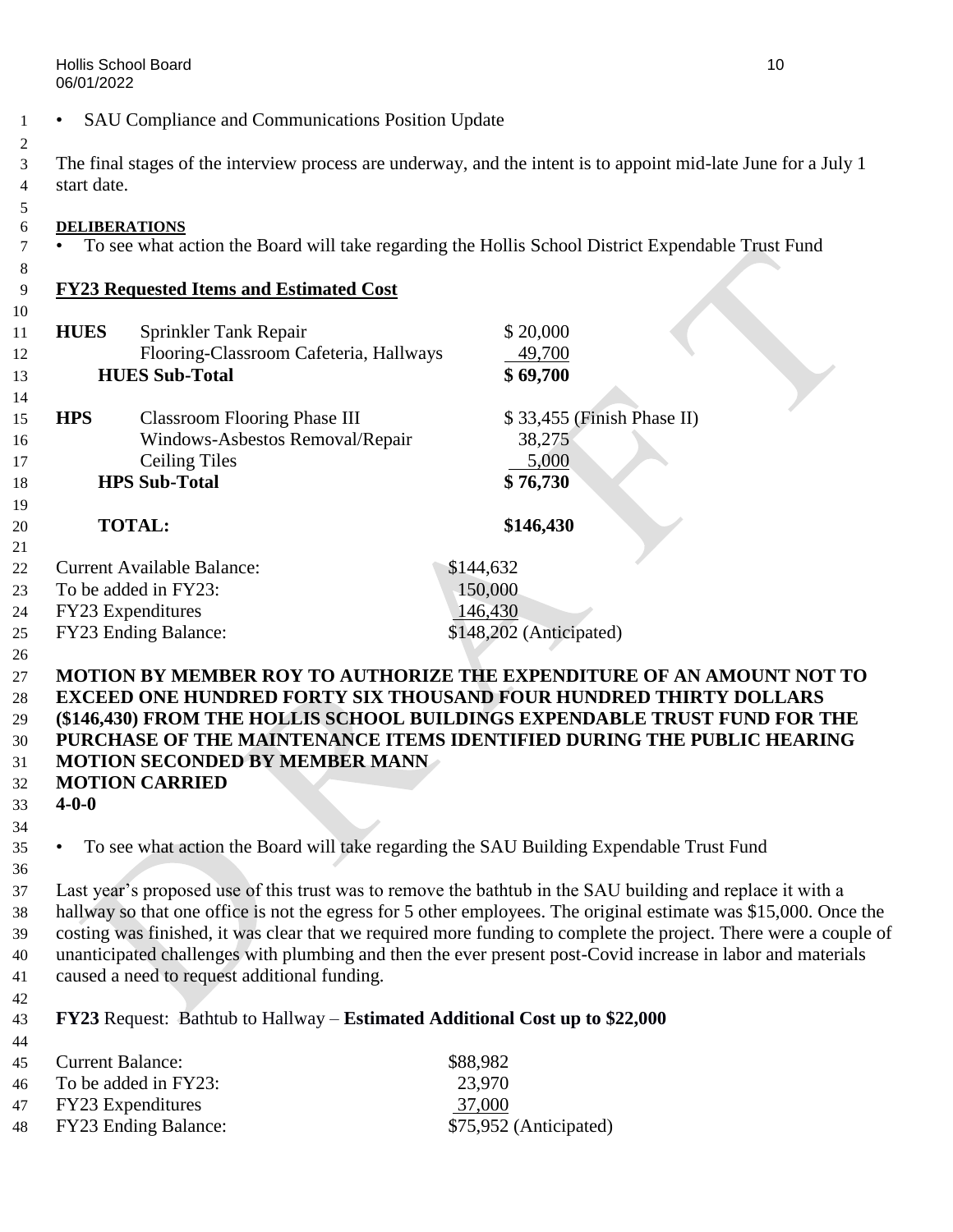| $\mathbf{1}$ | <b>MOTION BY MEMBER ROY TO AUTHORIZE THE ADDITIONAL EXPENDITURE OF AN</b>                                                 |
|--------------|---------------------------------------------------------------------------------------------------------------------------|
| 2            | AMOUNT NOT TO EXCEED TWENTY TWO THOUSAND DOLLARS (\$22,000) FROM THE SAU                                                  |
| 3            | <b>BUILDING EXPENDABLE TRUST FUND FOR THE RENOVATION DETAILED DURING THE</b>                                              |
| 4            | <b>PUBLIC HEARING</b>                                                                                                     |
| 5            | <b>MOTION SECONDED BY MEMBER MANN</b>                                                                                     |
| 6            | <b>MOTION CARRIED</b>                                                                                                     |
| $\tau$       | $4 - 0 - 0$                                                                                                               |
| 8            |                                                                                                                           |
| 9            | To see what action the Board will take regarding the approval of the general assurances for grant submission<br>$\bullet$ |
| 10           | to the DOE                                                                                                                |
| 11           |                                                                                                                           |
| 12           | MOTION BY MEMBER ROY TO AUTHORIZE THE BOARD CHAIRMAN TO REPRESENT THE                                                     |
| 13           | SCHOOL BOARD, AND ACKNOWLEDGE THAT THE SUPERINTENDENT HAS CONSULTED                                                       |
| 14           | WITH ALL MEMBERS OF THE SCHOOL BOARD, IN FURTHERANCE OF THE SCHOOL                                                        |
| 15           | <b>BOARD'S OBLIGATIONS, INCLUDING THOSE ENUMERATED IN RSA 189:1-A, AND PURSUANT</b>                                       |
| 16           | TO THE SCHOOL BOARD'S OVERSIGHT OF FEDERAL FUNDS THE DISTRICT WILL BE                                                     |
| 17           | RECEIVING AND OF THE GENERAL ASSURANCES, REQUIREMENTS AND DEFINITIONS FOR                                                 |
| 18           | PARTICIPATION IN SAID FEDERAL PROGRAMS                                                                                    |
| 19           | <b>MOTION SECONDED BY MEMBER MANN</b>                                                                                     |
| 20           |                                                                                                                           |
| 21           | ON THE QUESTION                                                                                                           |
| 22           |                                                                                                                           |
| 23           | Member Mann stated his recollection this is addressed yearly and was told that is the case. It authorizes the             |
| 24           | Chair to sign.<br><b>MOTION CARRIED</b>                                                                                   |
| 25<br>26     | $4 - 0 - 0$                                                                                                               |
| 27           |                                                                                                                           |
| 28           | To see what action the Board will take regarding the School Board Chair's Compensation Committee<br>$\bullet$             |
| 29           | Appointment                                                                                                               |
| 30           |                                                                                                                           |
| 31           | <b>MOTION BY MEMBER ROY TO APPROVE THE CHAIR'S APPOINTMENT OF ROBERT MANN</b>                                             |
| 32           | AS THE BOARD'S REPRESENTATIVE TO THE SAU COMPENSATION COMMITTEE                                                           |
| 33           | <b>MOTION SECONDED BY MEMBER FAREED</b>                                                                                   |
| 34           | <b>MOTION CARRIED</b>                                                                                                     |
| 35           | $3-0-1$                                                                                                                   |
| 36           | Member Mann Abstained                                                                                                     |
| 37           |                                                                                                                           |
| 38           | To see what action the Board will take regarding authorizing the Superintendent to hire, accept resignations              |
| 39           | or terminate staff during the summer months                                                                               |
| 40           |                                                                                                                           |
| 41           | MOTION BY MEMBER ROY TO AUTHORIZE THE SUPERINTENDENT TO HIRE, ACCEPT                                                      |
| 42           | RESIGNATIONS, AND TERMINATE STAFF UNTIL THE SEPTEMBER BOARD MEETING, AND                                                  |
| 43           | REQUIRE NOTIFICATION TO THE BOARD OF SUCH ACTIONS                                                                         |
| 44           | <b>MOTION SECONDED BY MEMBER MANN</b>                                                                                     |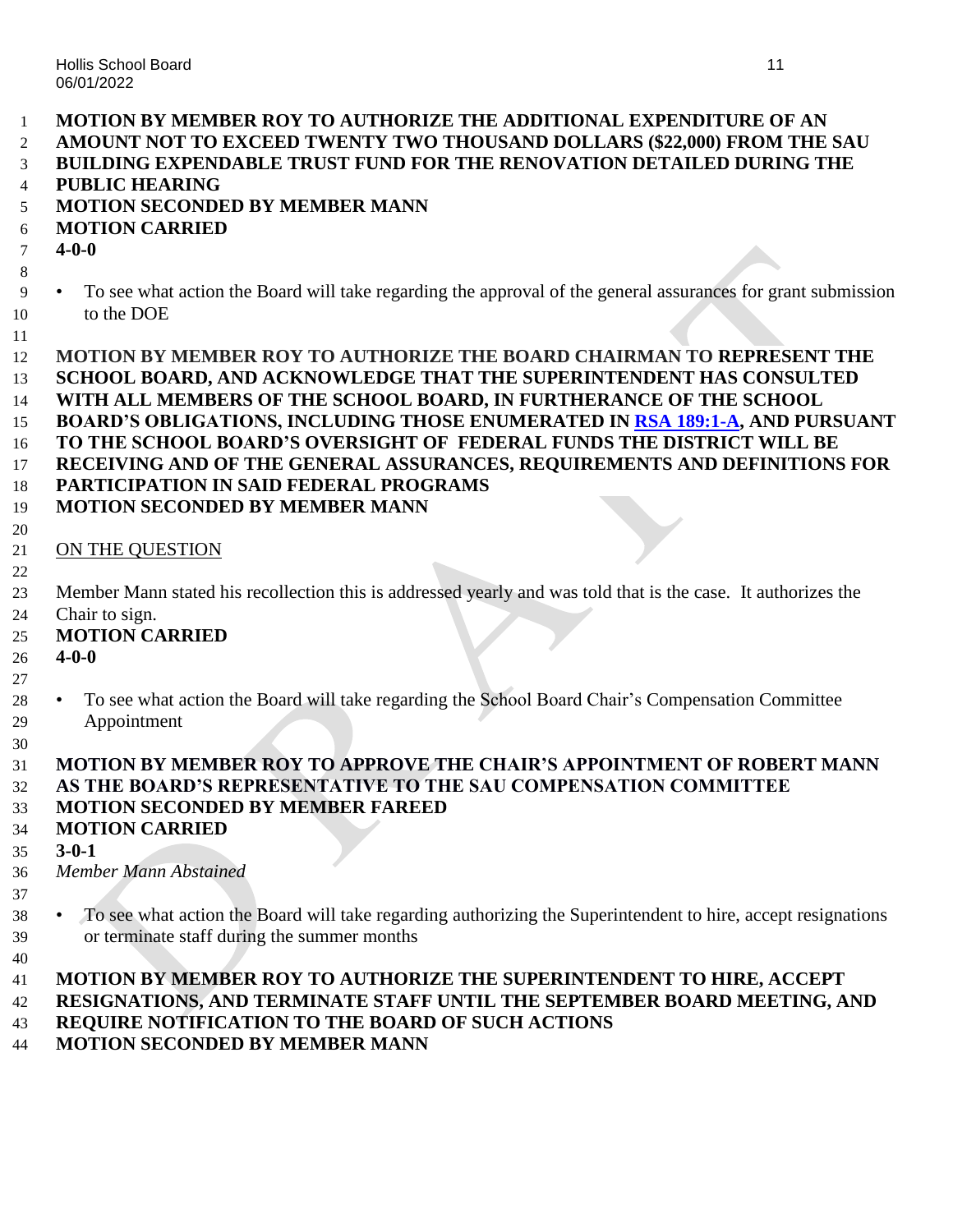#### ON THE QUESTION

Member Mann commented, over the past several years, the Board has elected not to meet during the month of

 July to try to take a little meeting pressure off the administrators. State RSA permits a Board to not go more than 2 months. This motion provides the additional power to the Superintendent to address these issues as the agent of the Board.

### **MOTION CARRIED**

**4-0-0**

 • To see what action the Board will take regarding policy **JLDBB** – Suicide Prevention and Response 11 *Given its 1<sup>st</sup> Reading*;

# **MOTION BY MEMBER ROY TO ACCEPT THE FIRST READING OF POLICY JLDBB – SUICIDE PREVENTION AND RESPONSE**

### **MOTION SECONDED BY MEMBER MANN**

#### 17 ON THE QUESTION

 Assistant Superintendent Bergskaug stated the policy mirrors that which has been adopted in the Brookline and COOP School districts. The intent is to ensure all districts are in alignment with the policy and plan. It is very similar to the policy that is recommended by the New Hampshire School Board Association (NHSBA).

 Member Fareed noted on page 1, section II - Suicide Prevention Coordinator and Liaisons, there is a typo in the first line of #3. In section III – Annual Staff Training, the language "beginning with the 2020-2021 school year" is distracting. She suggested it be removed.

 Assistant Superintendent Bergskaug stated the recommended changes can be brought back to the Policy Committee for consideration in advance of a second reading.

 Member Fareed commented it is never too soon to pay attention to what children are thinking or saying about themselves and others. Somewhere in all of this, we have to find someway to get inside the heads of kids who are not acting out and cannot be reported because they are not doing anything in particular and yet they are suffering. She is uncertain how to do that through policy or procedure. Assistant Superintendent Bergskaug responded she believes it begins with finding that one trusted adult and forming those relationships.

### **MOTION CARRIED**

- **4-0-0**
- To see what action the Board will take regarding policy **GBCD** Background Investigation and Criminal History Records Check
- *Given its 1st Reading;*
- 

#### **MOTION BY MEMBER ROY TO ACCEPT THE FIRST READING OF POLICY GBCD – BACKGROUND INVESTIGATION AND CRIMINAL HISTORY RECORDS CHECK, AS**

**PRESENTED**

# **MOTION SECONDED BY MEMBER MANN**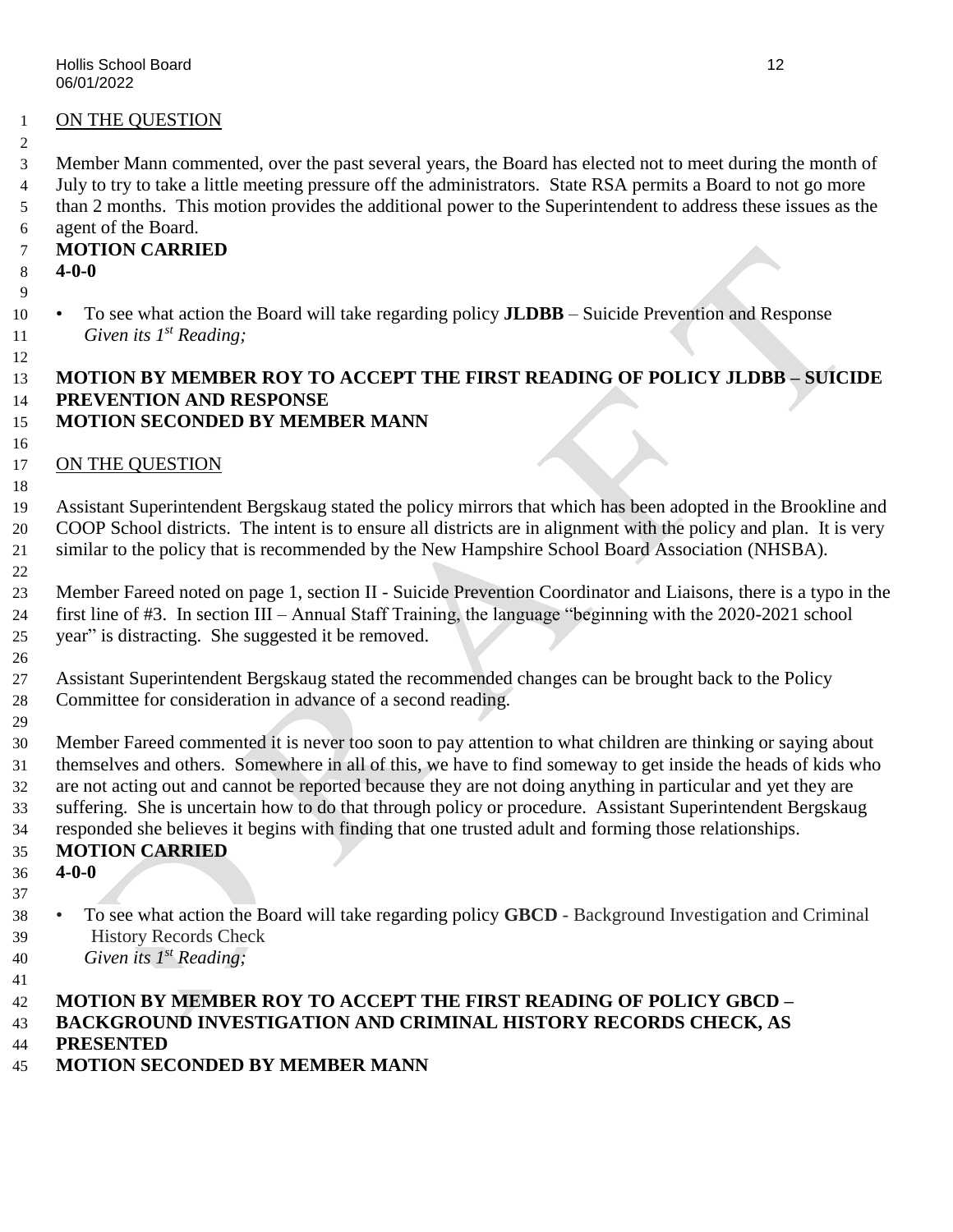#### ON THE QUESTION

Vice Chairman Roy spoke of the information provided with the agenda packet, which included a version of the

policy with all of the text stricken and another with proposed changes tracked. Assistant Superintendent

Bergskaug stated it appears as though the existing policy has been replaced with the proposed new policy.

Asked if the policy is based off a template from the NHSBA, she stated the NHSBA provided a template. The

- work was reviewed in depth with the COOP Policy Committee looking to really compare the State policy with the suggested language. Because there were legal requirements that we update the Hollis policy, she shared the
- COOP policy and the committee worked to integrate them.
- 

Member Fareed spoke of Section N noting the sentence that reads "Employees shall be placed on paid

- administrative leave, if not subject to and immediately discharged." commenting there must be a noun missing
- in that sentence as it does not read well. Assistant Superintendent Bergskaug will look into that.

# **MOTION CARRIED**

#### **4-0-0**

 • To see what action the Board will take regarding policy **JLD** - School Guidance and Counseling Program 18 *Given its 1<sup>st</sup> Reading;* 

#### **MOTION BY MEMBER ROY TO ACCEPT THE FIRST READING OF POLICY JLD – SCHOOL GUIDANCE AND COUNSELING PROGRAM MOTION SECONDED BY MEMBER MANN**

#### ON THE QUESTION

 There are no changes being proposed. The policy has been in place for 12 years, and it was felt an appropriate time to review and ensure it continues to meet the needs of the district.

 Member Fareed spoke of having many issues with the last paragraph. She questioned how school counselors would be responsible to the community to remove barriers to learning, etc. It further states "The guidance counselor is responsible for developing a program or plan that identifies student success in academic performance, social awareness, and career awareness." She questioned how the school counselor would be responsible for that for every student in the building.

 Assistant Superintendent Bergskaug commented it is very generically talking about roles in the community and very age appropriate, e.g., we look at social studies lessons in the primary and many of them are around the community and different roles in the community. That is career awareness, awareness of different roles.

 Member Fareed remarked that is not what that sentence says. Member Mann stated agreement that paragraph is odd and needs work.

# **MOTION CARRIED**

- **4-0-0**
- 

Chairman Kellner questioned if there is a timeline on the review of the district's policies by the NHSBA.

 Assistant Superintendent Bergskaug responded the updated policy index is ready to be sent over to the NHSBA to get that process rolling. She will provide an update on the timeframe for the review to be completed. Asked

- if that is the case for all three of the districts as well as the Governing Board, she stated it is for all three of the
- school districts.